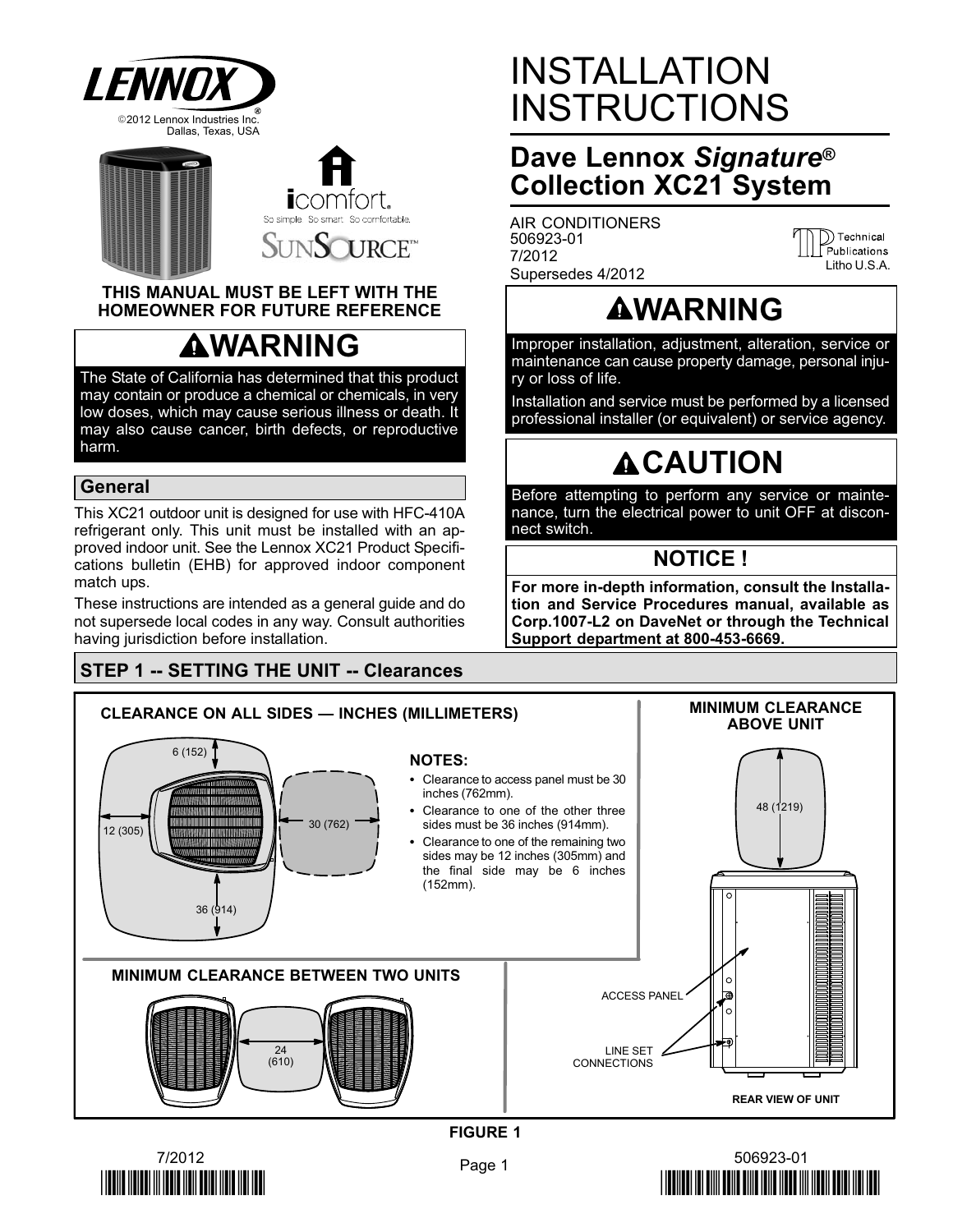

BASE WITH ELONGATED LEGS

### STEP 1 −− SETTING THE UNIT (Continued) −− Unit Placement

# **A WARNING**

#### To prevent personal injury, as well as damage to panels, unit or structure, observe the following:

While installing or servicing this unit, carefully stow all removed panels so that the panels will not cause injury to personnel, objects or nearby structures. Also, take care to store panels where they will not be subject to damage (e.g., being bent or scratched).

While handling or stowing the panels, consider any weather conditions (especially wind) that may cause panels to be blown around and damaged.

### NOTICE !

#### Roof Damage!

This system contains both refrigerant and oil. Some rubber roofing material may absorb oil, causing the rubber to degrade. Failure to follow this notice could result in damage to roof surface.

### IMPORTANT !

Exhaust vents from dryers, water heaters and furnaces should be directed away from the outdoor unit. Prolonged exposure to exhaust gases and the contained within them may cause condensation to form on the steel cabinet and other metal components of the outdoor unit. This will diminish unit performance and longevity.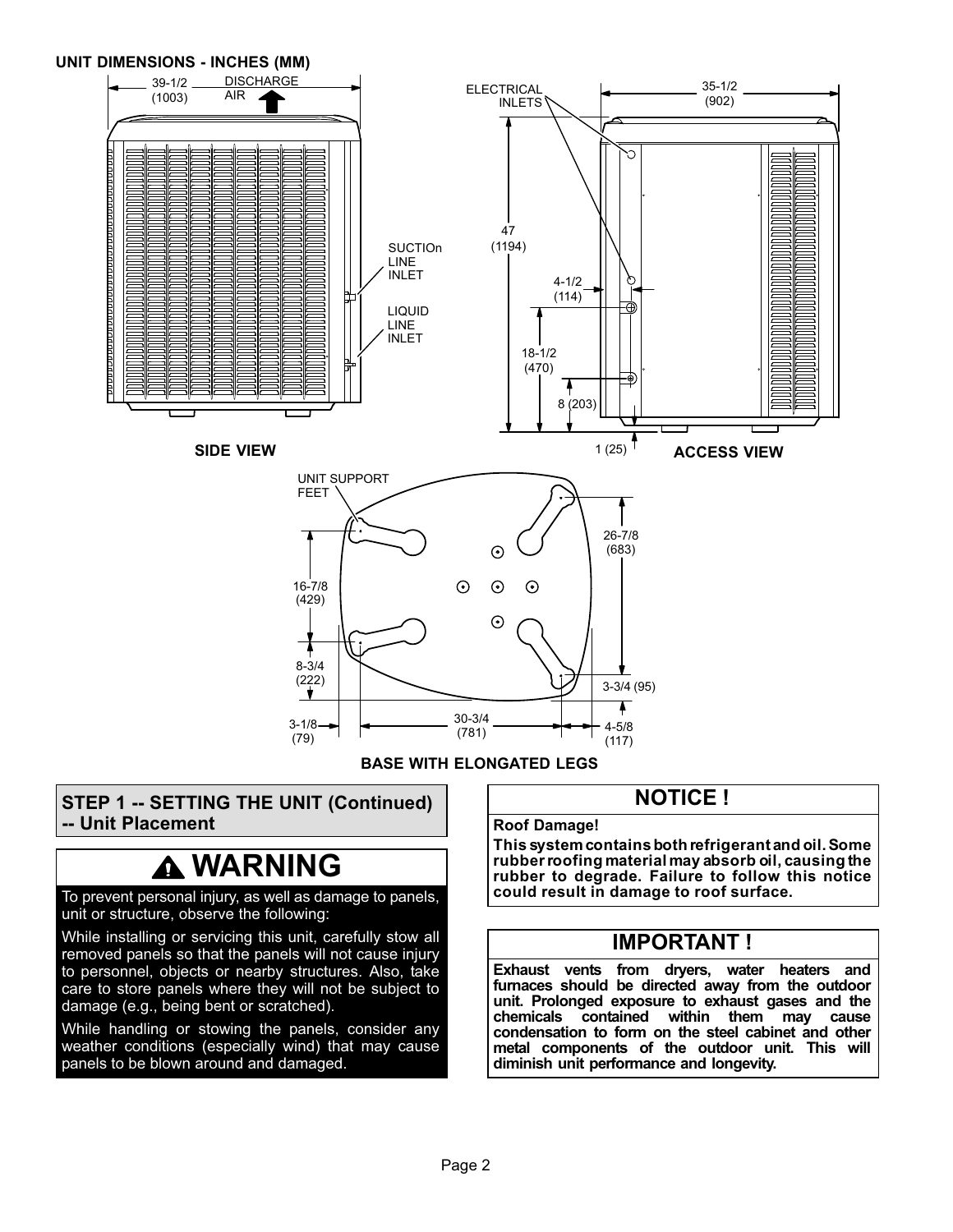

FIGURE 2



Install unit level or, if on a slope, maintain slope tolerance of 2 degrees (or 2 inches per 5 feet [50 mm per 1.5 m]) away from building structure.



FIGURE 3

#### 2" (50.8MM) SCH 40 FEMALE THREADED ADAPTER ELEVATED SLAB MOUNTING USING FEET EXTENDERS 2" (50.8MM) SCH 40 MALE Use additional 2" SCH 40 male threaded adapters which can be threaded into the female threaded adapters to make additional adjustments to the level of the unit.







#### FIGURE 5

STEP 2 −− REFRIGERANT PIPING −− Flushing Existing Line Set & Indoor Coil

Flush the existing line set per the following instructions. For more information, refer to the Installation and Service Procedures manual available on Dave-Net. CAUTION − DO NOT attempt to flush and re−use existing line sets or indoor coil when the system contains contaminants (i.e., compressor burn out).

NOTE − When installing refrigerant lines longer than 50 feet, refer to the Refrigerant Piping Design and Fabrication Guidelines manual available on DaveNet (Corp. 9351−L9), or contact the Technical Support Department Product Application group for assistance.

NOTE − For new or replacement line set installation, refer to Service and Application Note − Corp. 9112−L4 (C−91−4).

TABLE 1 REFRIGERANT LINE SET — INCHES (MM)

| <b>Models</b>                                                                        | Liquid<br>Line | Vapor/<br><b>Suction</b><br>Line | L <sub>15</sub> Line Set                                                                                                          |  |
|--------------------------------------------------------------------------------------|----------------|----------------------------------|-----------------------------------------------------------------------------------------------------------------------------------|--|
| $-024, -036$<br>and-048                                                              | 3/8(10)        | 7/8(22)                          | L15 line set sizes are<br>dependent on unit match up.<br>See XP21 Engineering<br>Handbook to determine<br>correct line set sizes. |  |
| $-060$                                                                               | 3/8(10)        | $1-1/8$ " (29)                   | <b>Field Fabricated</b>                                                                                                           |  |
| NOTE — Some applications may required a field-provided 7/8" to<br>$1-1/8$ " adapter. |                |                                  |                                                                                                                                   |  |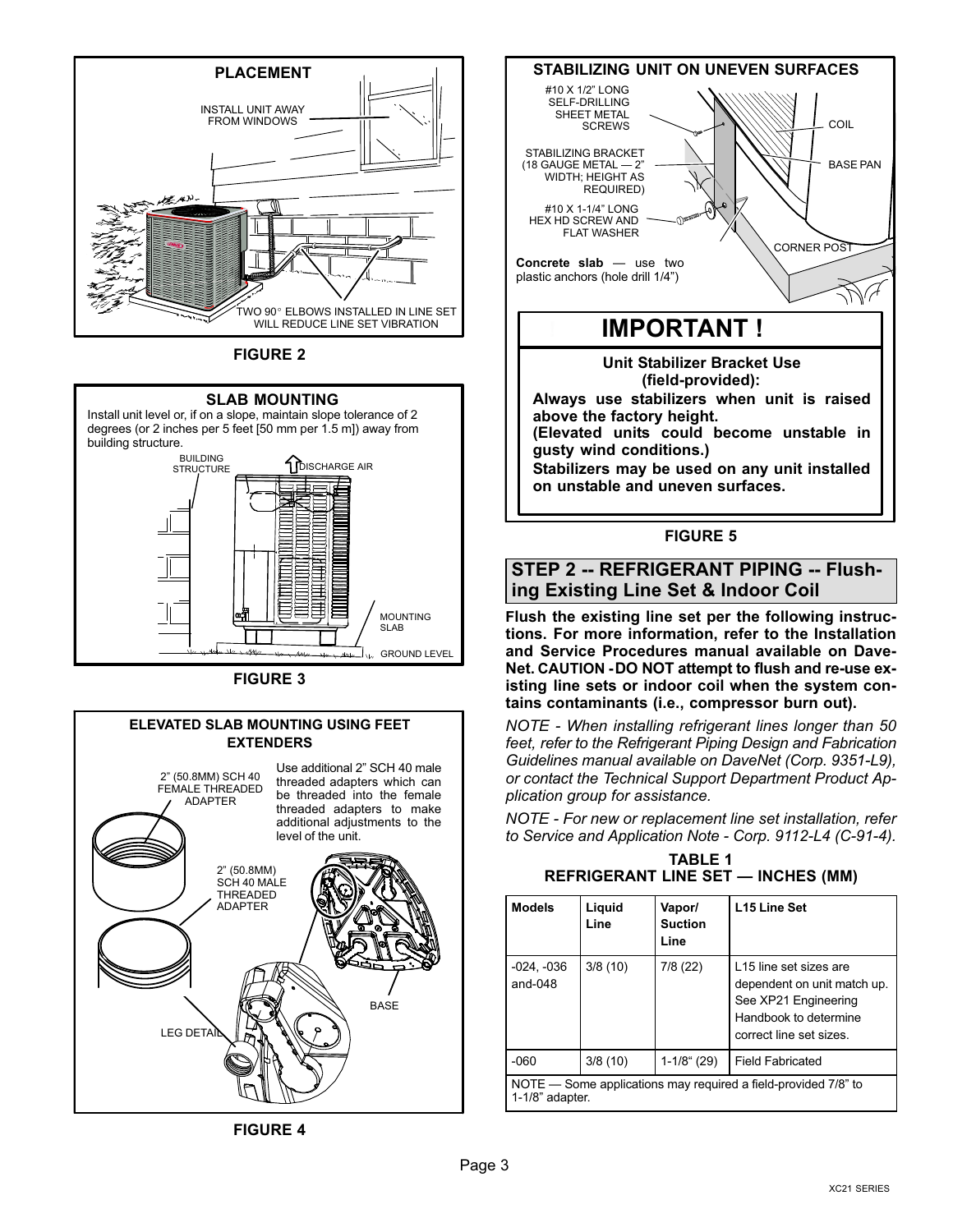# IMPORTANT !

If this unit is being matched with an approved line set or indoor unit coil that was previously charged with mineral oil, or if it is being matched with a coil which was manufactured before January of 1999, the coil and line set must be flushed prior to installation. Take care to empty all existing traps. Polyol ester (POE) oils are used in Lennox units charged with HFC−410A refrigerant. Residual mineral oil can act as an insulator, preventing proper heat transfer. It can also clog the expansion device and reduce system performance and capacity.

Failure to properly flush the system per this instruction and the detailed Installation and Service Procedures manual will void the warranty.

# WARNING



When using a high pressure gas such as nitrogen to pressurize a refrigeration or air conditioning system, use a regulator that can control the pressure down to 1 or 2 psig (6.9 to 13.8 kPa).

# $\triangle$  WARNING

Refrigerant can be harmful if it is inhaled. Refrigerant must be used and recovered responsibly. Failure to follow this warning may result in personal injury or death.

# WARNING



Fire, Explosion and Personal Safety Hazard. Failure to follow this warning could result in damage, personal injury or death. Never use oxygen to pressurize or purge refrigeration lines. Oxygen, when exposed to a spark or open flame, can cause fire and/or an explosion, that could result in property damage, personal injury or death.

# WARNING

Polyol ester (POE) oils used with HFC−410A refrigerant absorb moisture very quickly. It is very important that the refrigerant system be kept closed as much as possible. DO NOT remove line set caps or service valve stub caps until you are ready to make connections.

## IMPORTANT !

Some scroll compressors have an internal vacuum protector that will unload scrolls when suction pressure goes below 20 psig. A hissing sound will be heard when the compressor is running unloaded. Protector will reset when low pressure in system is raised above 40 psig. DO NOT REPLACE COM-PRESSOR.

# CAUTION

As with any mechanical equipment, contact with sharp sheet metal edges can result in personal injury. Take care while handling this equipment.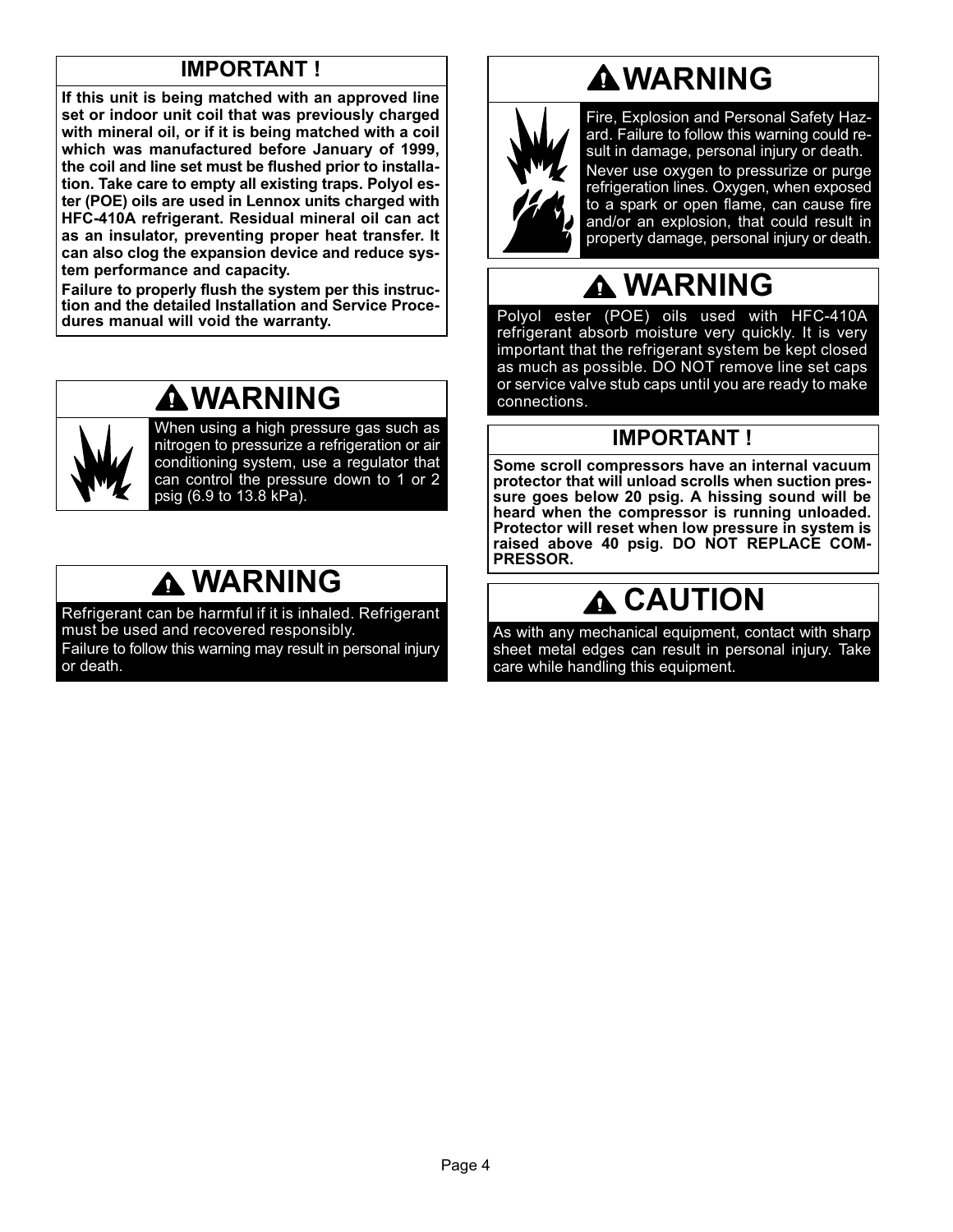#### STEP 2 -- REFRIGERANT PIPING -- Removing Existing Indoor Metering Device



- 2. HCFC−22 gauge set (low side) to the liquid line valve.
- 3. HCFC−22 gauge set center port to inlet on the recovery machine with an empty recovery tank connected to the gauge set.
- 4. Connect recovery tank to recovery machine per machine instructions.



- 1. On fully cased coils, remove the coil access and plumbing panels.
- 2. Remove any shipping clamps from the liquid line and distributor assembly.
- 3. Disconnect the equalizer line from the check expansion valve equalizer line fitting on the vapor line.
- 4. Remove the vapor line sensing bulb.
- 5. Disconnect the liquid line from the check expansion valve at the liquid line assembly.
- 6. Disconnect the check expansion valve from the liquid line orifice housing. Take care not to twist or damage distributor tubes during this process.
- 7. Remove and discard check expansion valve and the two  $\text{Teflon}^{\textcircled{p}}$  rings.
- 8. Use a field−provided fitting to temporarily reconnect the liquid line to the indoor unit's liquid line orifice housing.

#### FLUSHING LINE SET

- The line set and indoor unit coil must be flushed with at least the same amount of clean refrigerant that previously charged the system. Check the charge in the flushing cylinder before proceeding. 3
- B pull a vacuum on the existing system line set and indoor unit coil. Set the recovery machine for liquid recovery and start the recovery machine. Open the gauge set valves to allow the recovery machine to
- 2. Position the cylinder of clean HCFC−22 for delivery of liquid refrigerant and open its valve to allow liquid refrigerant to flow into the system through the vapor line valve. Allow the refrigerant to pass from the cylinder and through the line set and the indoor unit coil before it enters the recovery machine.
- After all of the liquid refrigerant has been recovered, switch the recovery machine to vapor recovery so that all of the HCFC−22 vapor is recovered. Allow the recovery machine to pull the system down to 0.
- 4. Close the valve on the inverted HCFC−22 drum and the gauge set valves. Pump the remaining refrigerant out of the recovery machine and turn the machine off.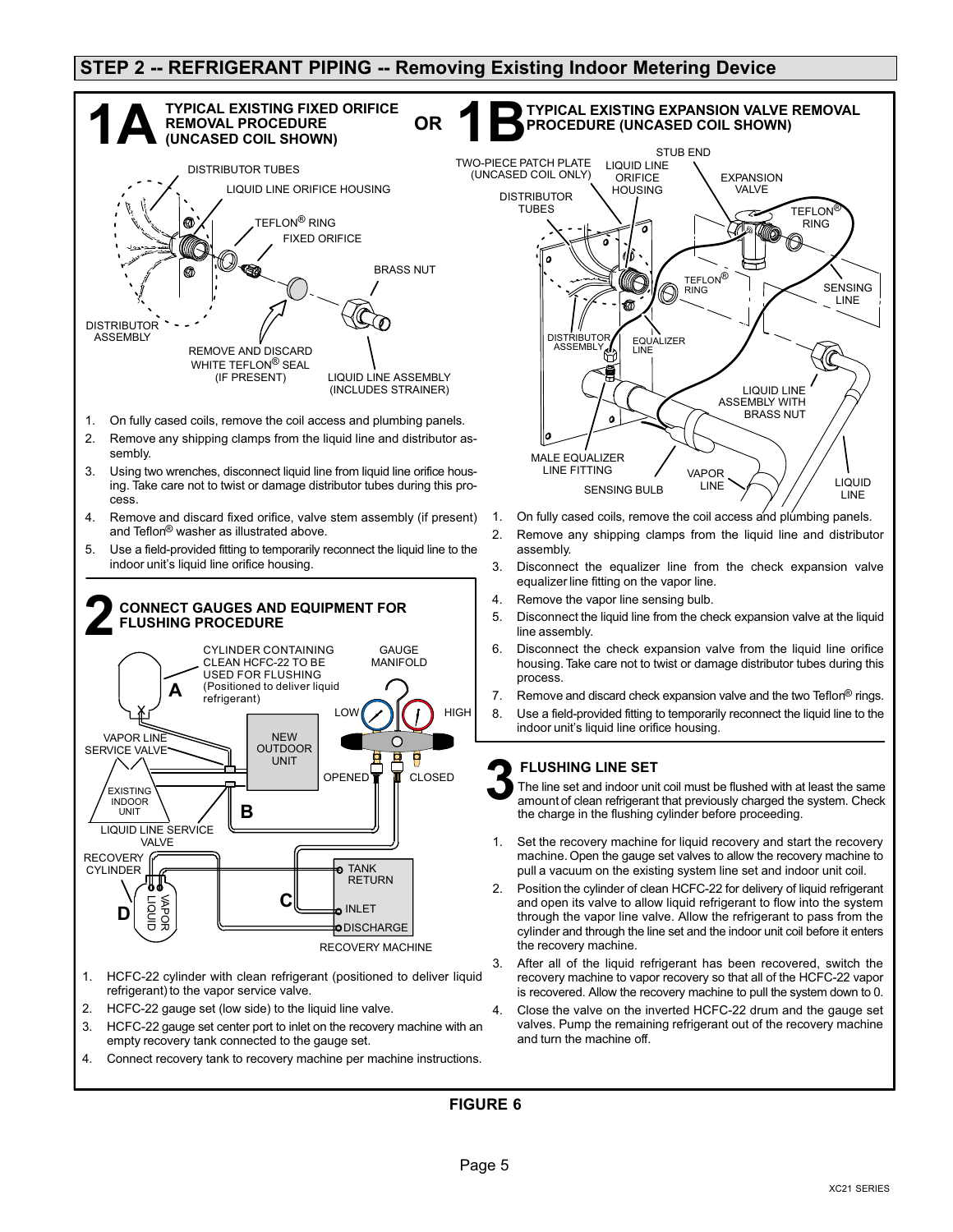### STEP 2 −− REFRIGERANT PIPING −− Brazing Procedures



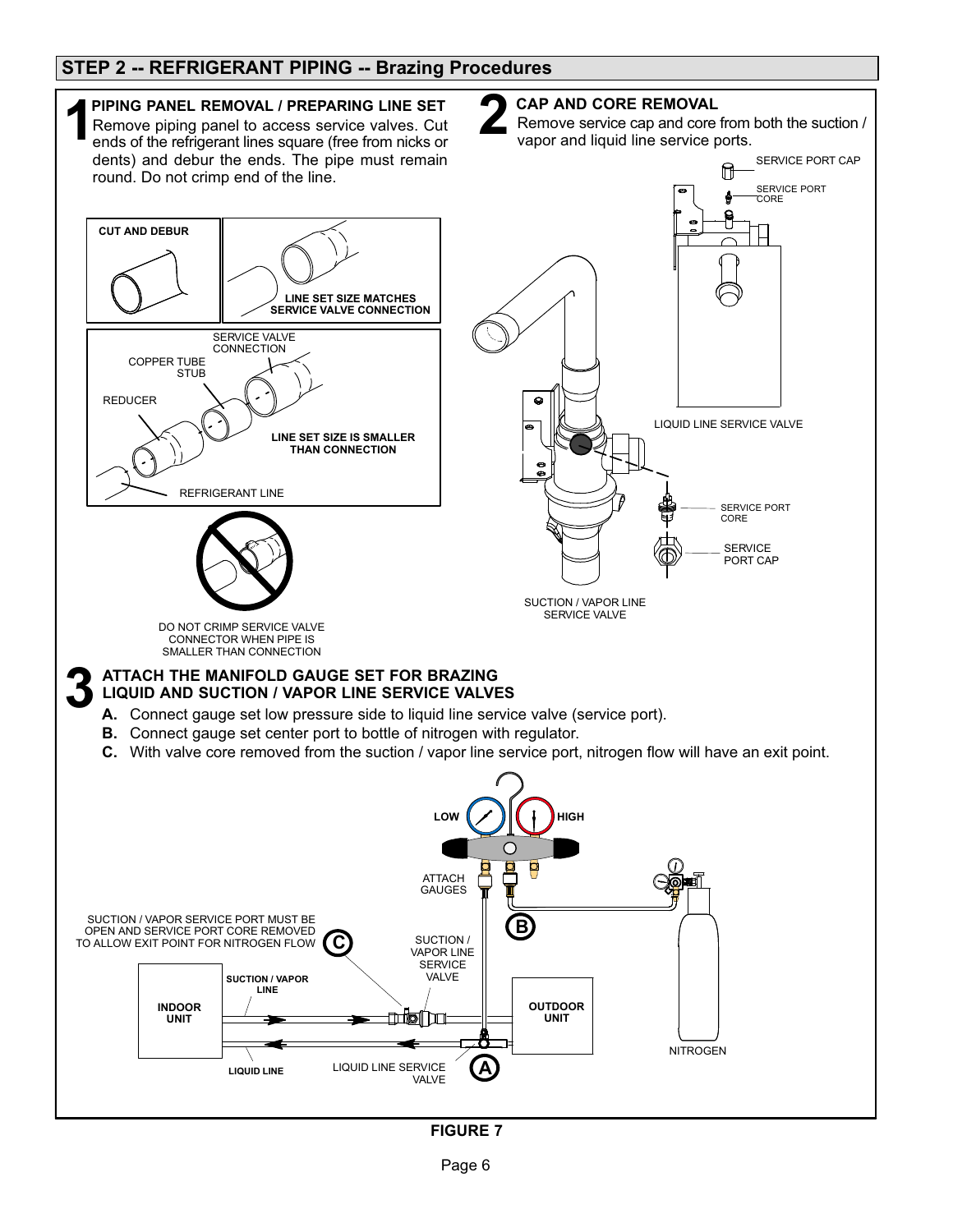# **A** CAUTION

Brazing alloys and flux contain materials which are hazardous to your health.

Avoid breathing vapors or fumes from brazing operations. Perform operations only in well−ventilated areas.

Wear gloves and protective goggles or face shield to protect against burns.

Wash hands with soap and water after handling brazing alloys and flux.

#### WRAP SERVICE VALVES

To help protect service valve seals during brazing, wrap water-saturated cloths around service valve bodies and copper tube stubs. Use additional water-saturated cloths under the valve body to protect the base paint.

#### FLOW NITROGEN

5

Flow regulated nitrogen (at 1 to 2 psig) through the refrigeration gauge set into the valve stem port connection on the liquid service valve and out of the suction / vapor valve stem port. See steps 3A, 3B and 3C on previous page and below for manifold gauge setup.

#### BRAZE LINE SET

Cloths must remain water−saturated throughout the brazing and 6 cool−down process.

- 1. Braze liquid line to liquid line service valve.
- 2. Braze suction / vapor line to suction / vapor service valve.



Danger of fire. Bleeding the refrigerant charge from only the high side may result in pressurization of the low side shell and suction tubing. Application of a brazing torch to a pressurized system may result in ignition of the refrigerant and oil mixture. Check the high and low pressures before applying heat.



#### WARNING

WARNING

FIRE, PERSONAL INJURY, OR PROPERTY DAMAGE may result if you do not wrap a water−saturated cloth around both liquid and suction line service valve bodies and copper tube stub while brazing the line set! The braze, when complete, must be quenched with water to absorb any residual heat.

Do not open service valves until refrigerant lines and indoor coil have been leak−tested and evacuated. Refer to Installation and Service Procedures manual found on DAVENET.

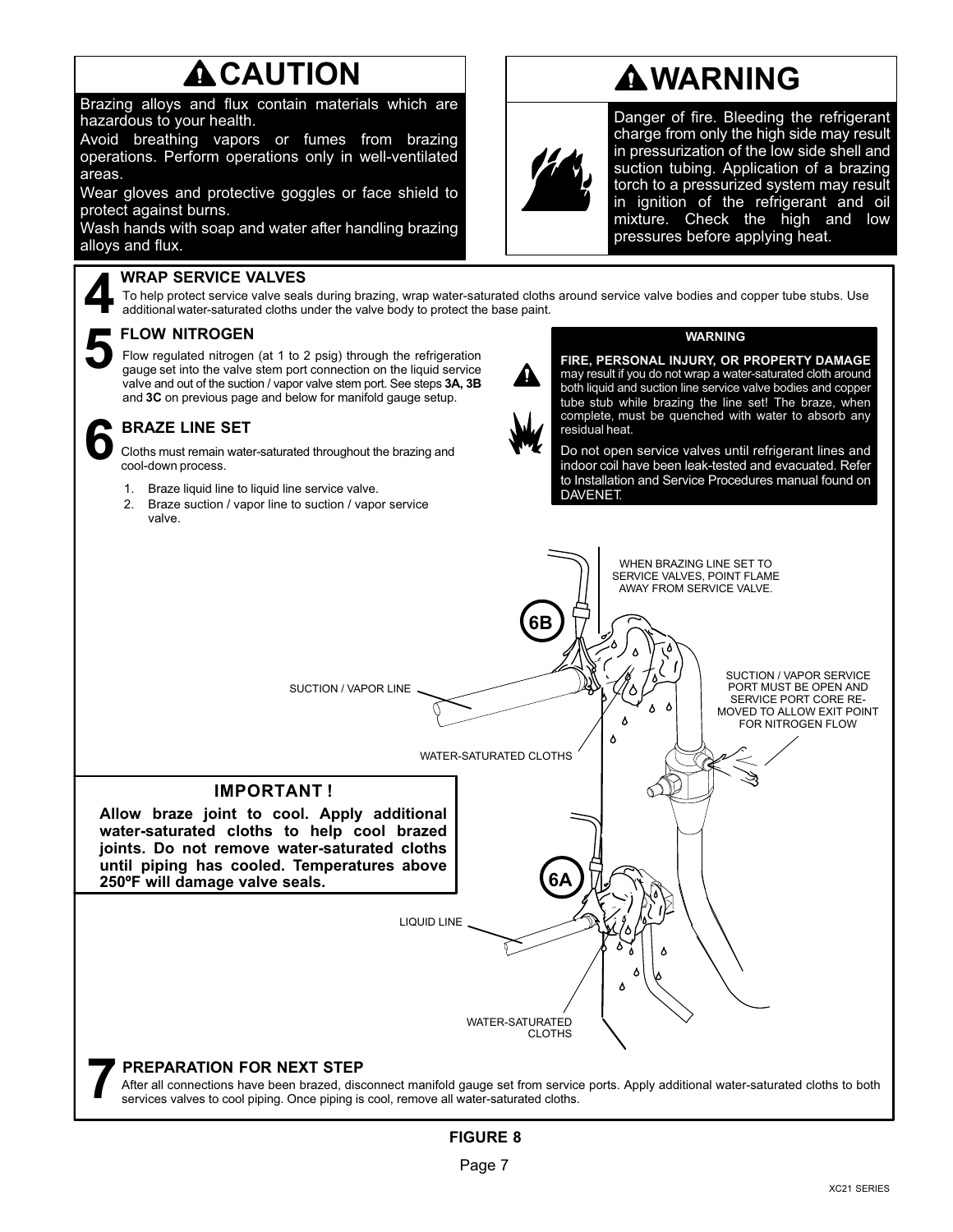### STEP 3 -- INSTALLING INDOOR EXPANSION VALVE

This outdoor unit is designed for use in systems that include an expansion valve metering device. See the XC21 Product Specifications bulletin (EHB) for approved expansion valve kit match-ups and application information. The expansion valve can be installed internal or external to the indoor coil. In applications where an uncased coil is being installed in a field−provided plenum, install the expansion valve in a manner that will provide access for future field service of the expansion valve. Refer to below illustration for reference during installation of expansion valve.



#### EQUALIZER LINE INSTALLATION

bulb positioning.

- 1. Remove and discard either the flare seal cap or flare nut with copper flare seal bonnet from the equalizer line port on the vapor line as illustrated in the figure below.
- 2. Remove the field−provided fitting that temporarily reconnected the liquid line to the indoor unit's distributor assembly.



- stubbed end of the expansion valve and use refrigerant oil to lightly lubricate the connector threads and exposed surface of the Teflon<sup>®</sup> ring.
- 4. Attach the stubbed end of the expansion valve to the liquid line orifice housing. Finger tighten, then use an appropriately sized wrench to turn an additional 1/2 turn clockwise as illustrated in the figure to the right, or tighten to 20 ft−lb.



- 5. Place the remaining Teflon® washer around the other end of the expansion valve. Lightly lubricate connector threads and expose surface of the Teflon<sup>®</sup> ring with refrigerant oil.
- 6. Attach the liquid line assembly to the expansion valve. Finger tighten, then use an appropriately sized wrench to turn an additional 1/2 turn clockwise as illustrated in the figure above or tighten to 20 ft−lb.

#### SENSING BULB INSTALLATION

- 1. Attach the vapor line sensing bulb in the proper orientation as illustrated below using the clamp and screws provided.
- 2. **NOTE** Though it is preferred to have the sensing bulb installed on a horizontal run of the vapor line, installation on a vertical run of piping is acceptable if necessary.

**NOTE** — Confirm proper thermal contact between vapor line and expansion bulb before insulating the sensing bulb.

Connect the equalizer line from the expansion valve to the equalizer vapor port on the vapor line. Finger tighten the flare nut, then tighten an additional 1/8 turn (7 ft−lbs) as illustrated to the right.



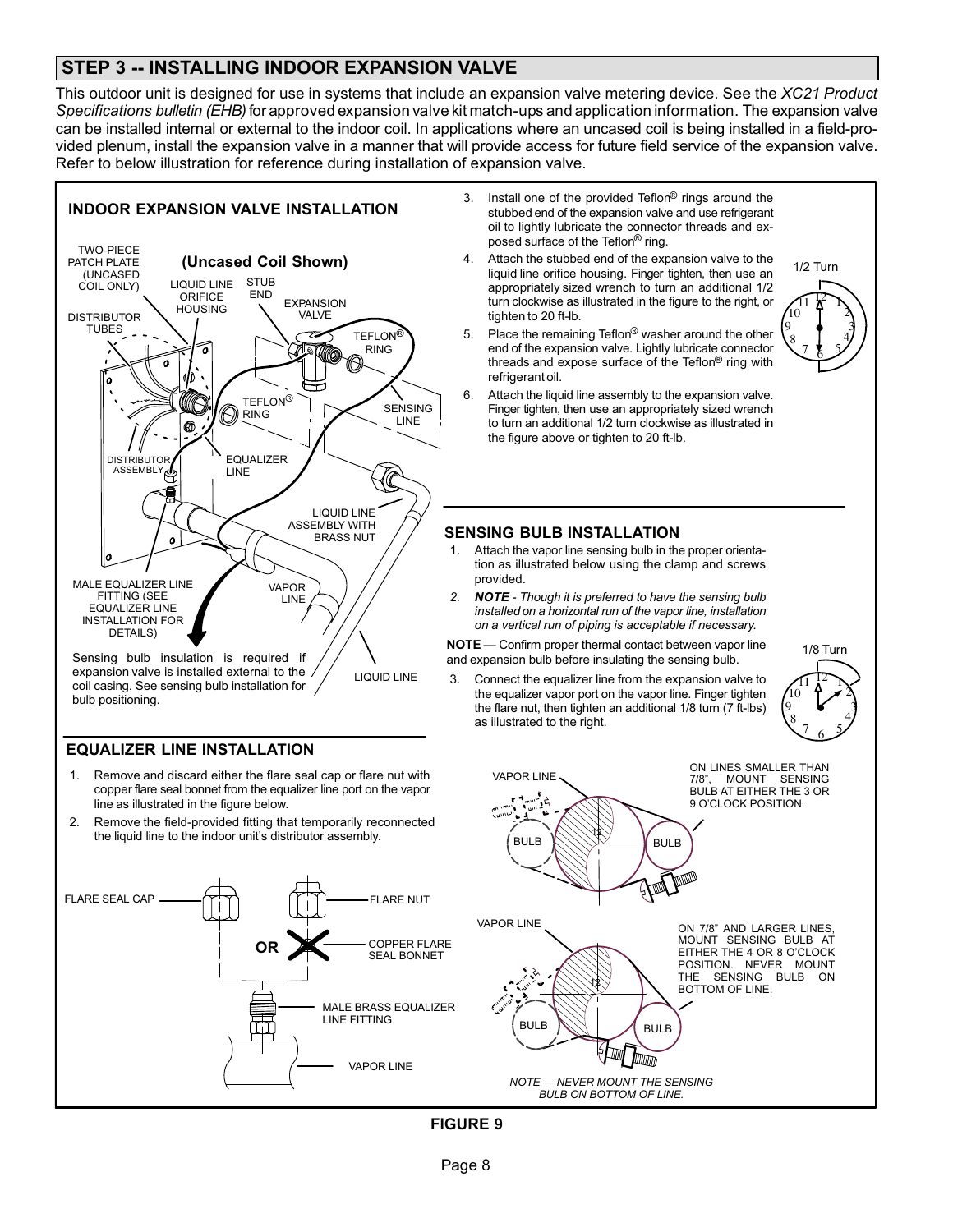

- E. After a few minutes, open one of the service valve ports and verify that the refrigerant added to the system earlier is measurable with a leak detector.
- F. After leak testing, disconnect gauges from service ports.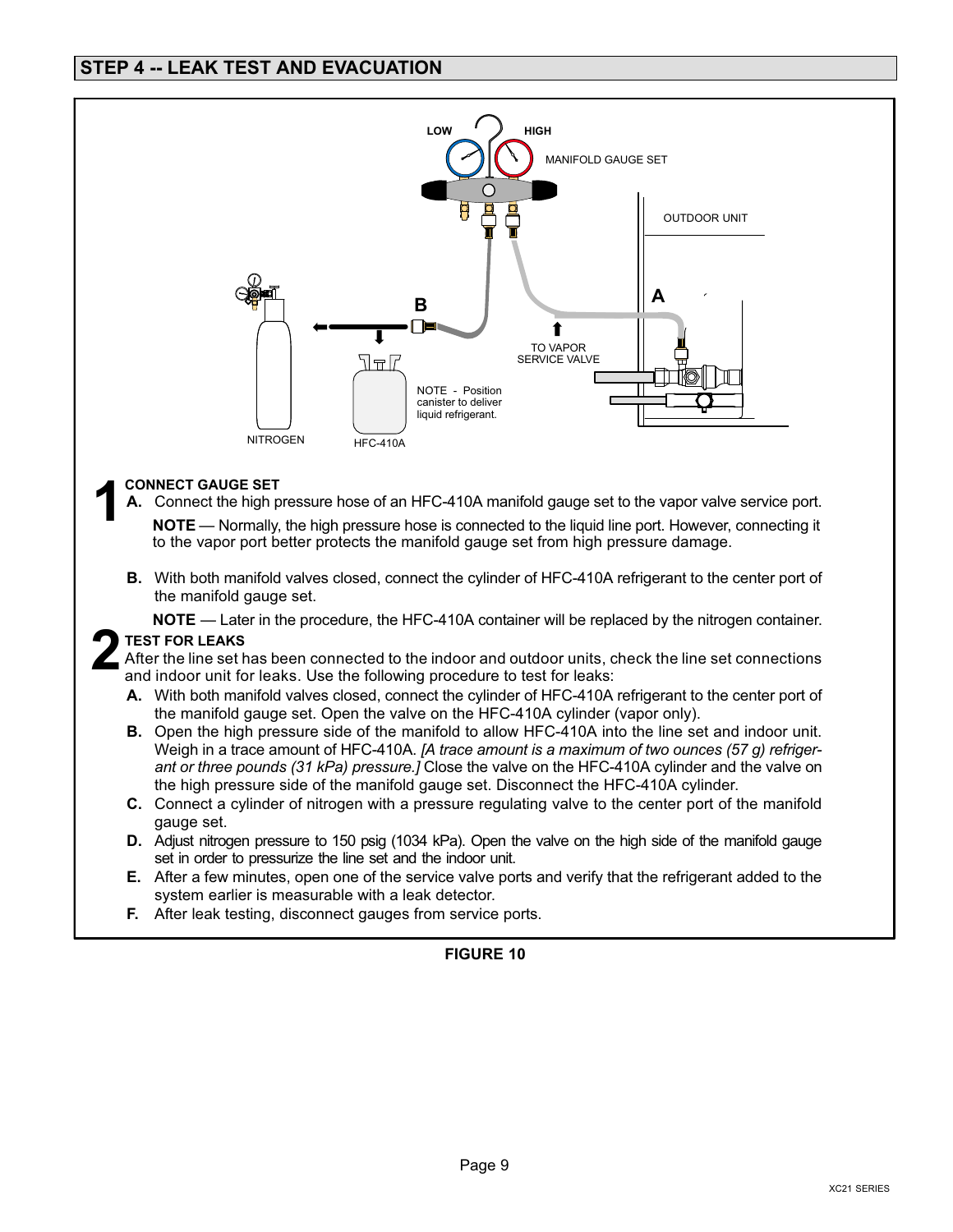### STEP 4 −− LEAK TEST AND EVACUATION (Continued)

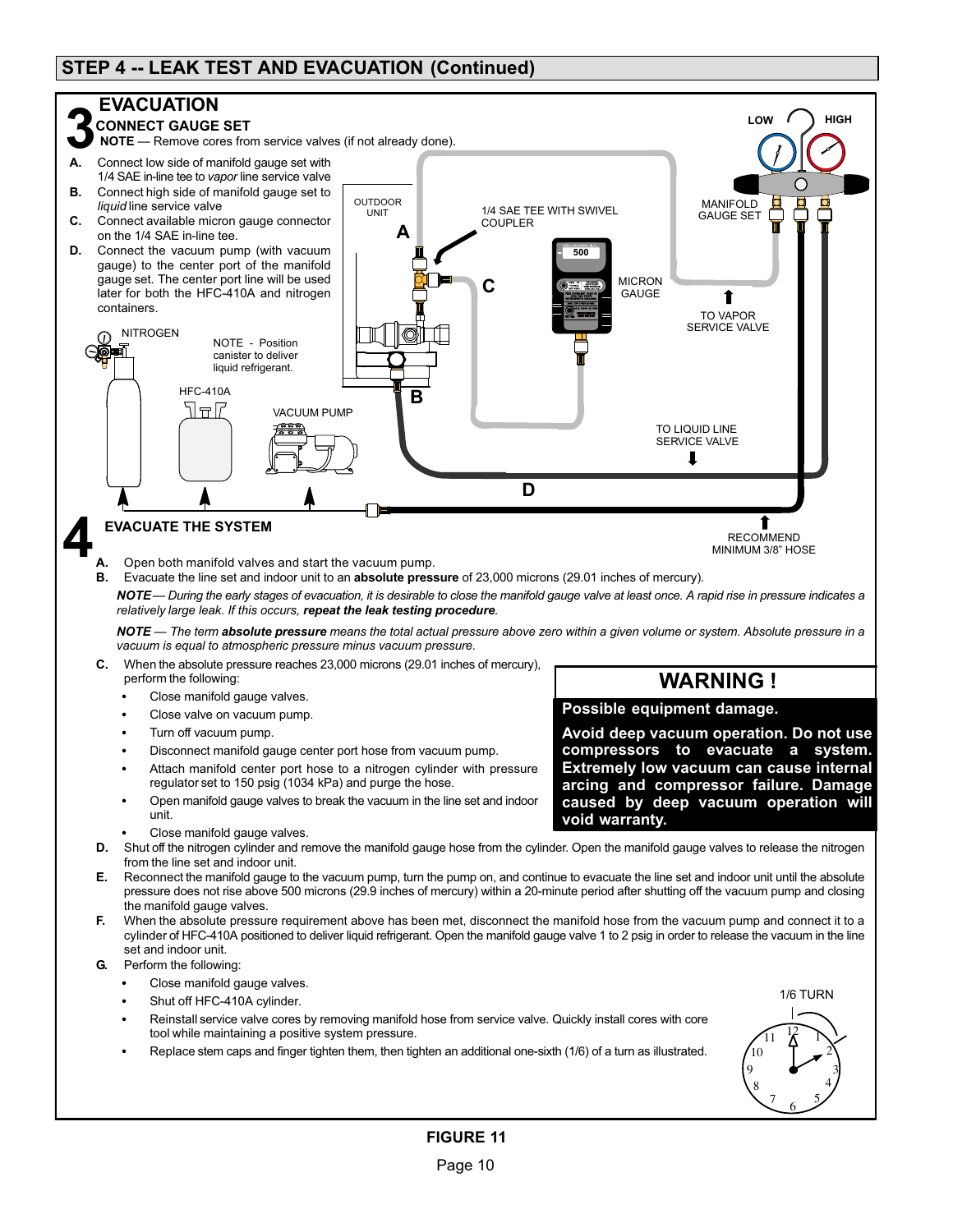### STEP 5 −− ELECTRICAL −− Circuit Sizing and Wire Routing

In the U.S.A., wiring must conform with current local codes and the current National Electric Code (NEC). In Canada, wiring must conform with current local codes and the current Canadian Electrical Code (CEC).

Refer to the furnace or air handler installation instructions for additional wiring application diagrams and refer to unit nameplate for minimum circuit ampacity and maximum overcurrent protection size.

#### 24VAC TRANSFORMER

Use the transformer provided with the furnace or air handler for low-voltage control power (24VAC − 40 VA minimum)

# WARNING

Electric Shock Hazard. Can cause injury or death. Unit must be grounded in accordance with national and local codes.



Line voltage is present at all components when unit is not in operation on units with single-pole contactors. Disconnect all remote electric power supplies before opening access panel. Unit may have

multiple power supplies.

# SIZE CIRCUIT AND INSTALL DISCONNECT<br>Refer to the unit nameplate for minimum circuit

ampacity, and maximum fuse or circuit breaker size (HACR per NEC). Install power wiring and properly sized disconnect switch.



**NOTE** — Units are approved for use only with copper conductors. Ground unit at disconnect switch or connect to an earth ground.

### IMPORTANT !

If unit is equipped with a crankcase heater, it should be energized 24 hours before unit start−up to prevent compressor damage as a result of slugging.

# **CAUTION**

ELECTROSTATIC DISCHARGE (ESD) Precautions and Procedures

Electrostatic discharge can affect electronic components. Take care during unit installation and service to protect the unit's electronic controls. Precautions will help to avoid control exposure to electrostatic discharge by putting the unit, the control and the technician at the same electrostatic potential. Touch hand and all tools on an unpainted unit surface before performing any service procedure to neutralize electrostatic charge.



Install room thermostat (ordered separately) on an inside wall in the center of the conditioned area and 5 feet (1.5m) from the floor. The thermostat should not be installed on an outside wall or where it can be affected by sunlight or drafts. **2** INSTALL THERMOSTAT<br>Install room thermostat (conside wall in the center of



NOTE - 24VAC, Class II circuit connections are made in the control box.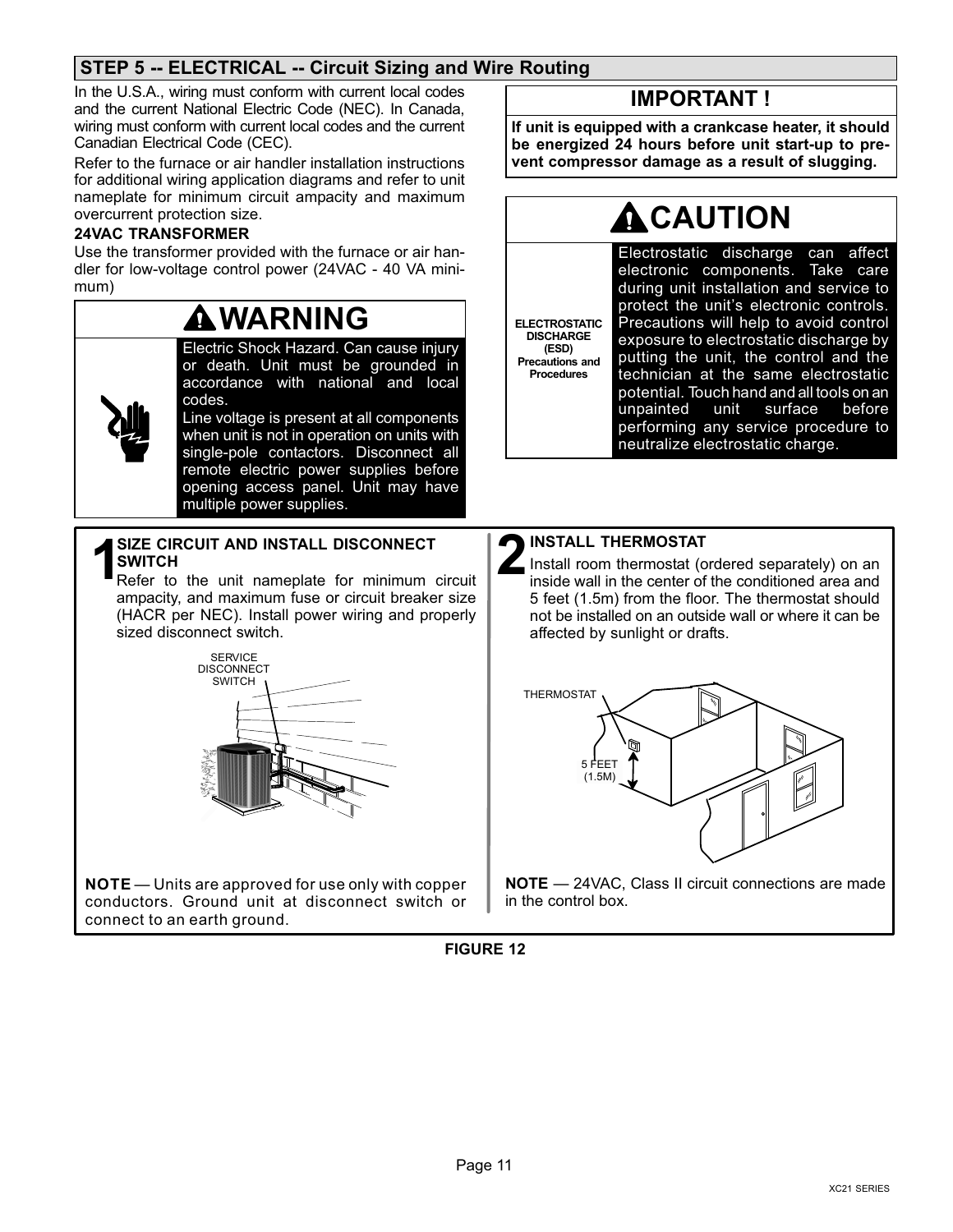### A. ROUTE CONTROL WIRES — NON-COMMUNICATING

Install low voltage control wiring from outdoor to indoor unit and from thermostat to indoor unit. All low voltage wiring must enter unit through provided field−installed busing installed in electrical inlet.

Run 24VAC control wires through hole with grommet. Make 24VAC control wire connections to outdoor control (A175).

NOTE - Do not bundle any excess 24VAC control wires inside control box.

**NOTE** — Wire tie provides low voltage wire strain relief and maintains separation of field−installed low and high voltage circuits.

3

NOTE - For proper voltages, select control wires gauge per table below.

| WIRE RUN LENGTH               |    | AWG# INSULATION TYPE |
|-------------------------------|----|----------------------|
| LESS THAN 100' (30 METERS)    | 18 | TEMPERATURE RATING   |
| MORE THAN 100' (30 METERS) 16 |    | 35°C MINIMUM.        |



#### B. ROUTE CONTROL WIRES — COMMUNICATING

Maximum length of wiring (18 gauge) for all connections on the RSBus is 1500 feet (457 meters). Wires should be color−coded, with a temperature rating of 95ºF (35ºC) minimum, and solid−core (Class II Rated Wiring). All low voltage wiring must enter unit through provided field−installed busing installed in electrical inlet.

Communicating systems using the icomfort<sup>™</sup>-enabled thermostat require four thermostat wires between the thermostat and the furnace/air handler control and four wires between the outdoor unit and the furnace/air handler control. When a thermostat cable with more than four wires is used, the extra wires must be properly connected to avoid electrical noise (see illustration below).

Use a wire nut to bundle the four unused wires at each end of the cable. Each bundle should also include an additional wire that should be connected on each end to the C terminal as shown in the figure below.



# ROUTE HIGH VOLTAGE AND GROUND WIRES 4

Any excess high voltage field wiring should be trimmed and secured away from any low voltage field wiring. To facilitate a conduit, a cutout is located in the bottom of the control box. Connect conduit to the control box using a proper conduit fitting.

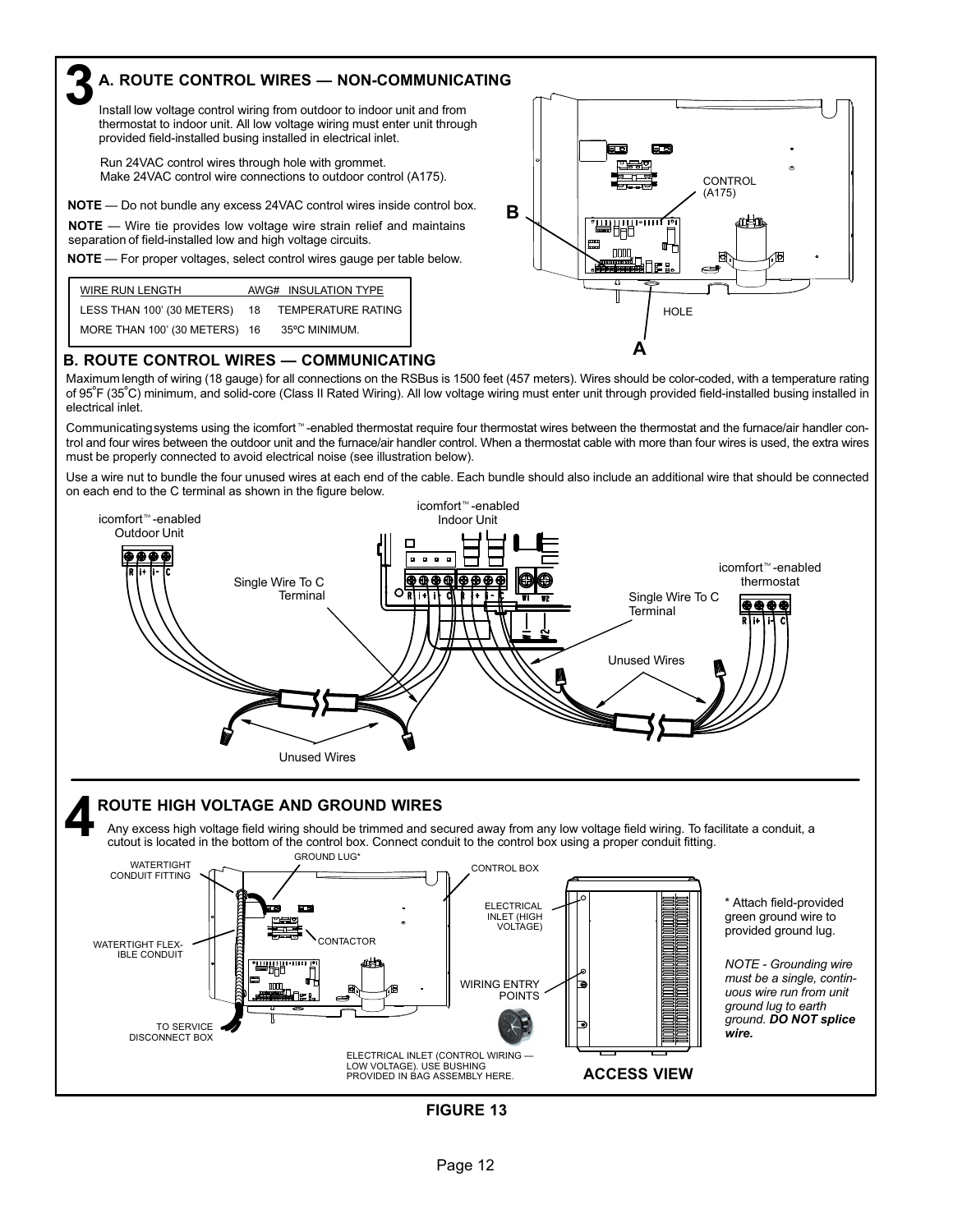### STEP 5 -- ELECTRICAL (Continued) -- Outdoor Control (A175) Jumpers and Terminals

#### **Communication System**

The jumper settings and link are default settings and ONLY control system operation if configuration settings in the icomfort<sup>™</sup>-enabled thermostat are not available.

#### **Non−Communicating System**

The unit will operate based on jumper settings and R−TO− DS link on the MAIN CONTROL. All unit setting changes must be done at the MAIN CONTROL. The Lennox ComfortSense<sup>®</sup> 7000 thermostat may be used, as well as other non−communicating electronic−only thermostats.

The Lennox icomfort<sup>™</sup>-enabled thermostat must be used in communicating applications.

NOTE — Fan cycling routine when activated will cycle the fan ON for five minutes if the outdoor ambient air temperature is between 15ºF and 35ºF and the compressor has been OFF for 25 to 30 minutes. This option is to help reduce the potential for ice build up on the orifice ring during system OFF cycles that are greater than 25 to 30 minutes.

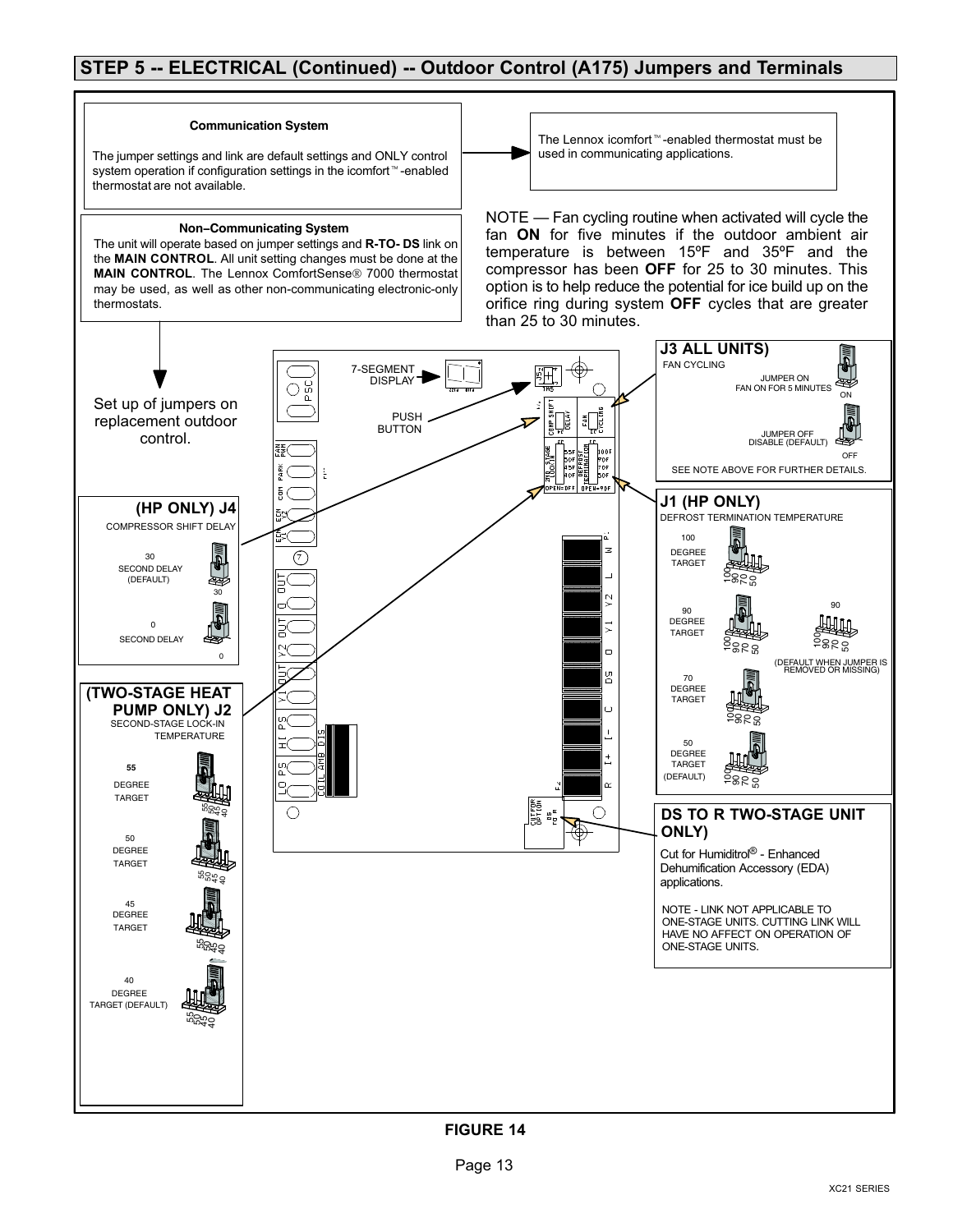### STEP 5 -- ELECTRICAL (Continued) -- Field Control Wiring

The following two illustrations provide examples of control wiring connections when using a non−communicating thermostat. For examples of control wiring in complete or partial communicating systems, see the icomfort™-enabled thermostat Quick **Start Guide** which is provided with the thermostat.



- 1. Thermostat T terminals are used for outdoor sensor input. Use for thermostat's outdoor temperature display (optional).
- 2. R to L connection is required for this model when using the ComfortSense® 7000 catalog number Y0349 only. Resistor Kit (catalog number 47W97) required and ordered separately.
- 3. Air handler control ships from factory with metal jumpers installed across W1, W2 and W3. For one-stage electric heat, do not remove factory installed metal jumpers.
- 4. Air handler control ships from factory with metal jumpers installed across W1, W2 and W3. For two-stage electric heat, remove factory installed metal jumper between W1 to W2. Then connect thermostat wire between the air handler control's W2 and the thermostat's W2 terminal.
- 5. Cut on−board link (clippable wire) from Y1−Y2 2 STAGE COMPR for two−stage compressor and two−speed fan operation.
- 6. Cut loop jumper (clippable wire) DS to R on two−stage units for Humiditrol® applications. This will slow the outdoor unit's fan speed to a specific RPM. A wire must be installed between the DS terminals on the air handler and outdoor unit controls.
- 7. Cut on-board link (clippable wire) DS-R for Humiditrol® or Harmony III<sup>™</sup> applications. This will slow the indoor blower motor to the lowest speed setting. See air handler installation instruction or engineering handbook for lowest fan speed information.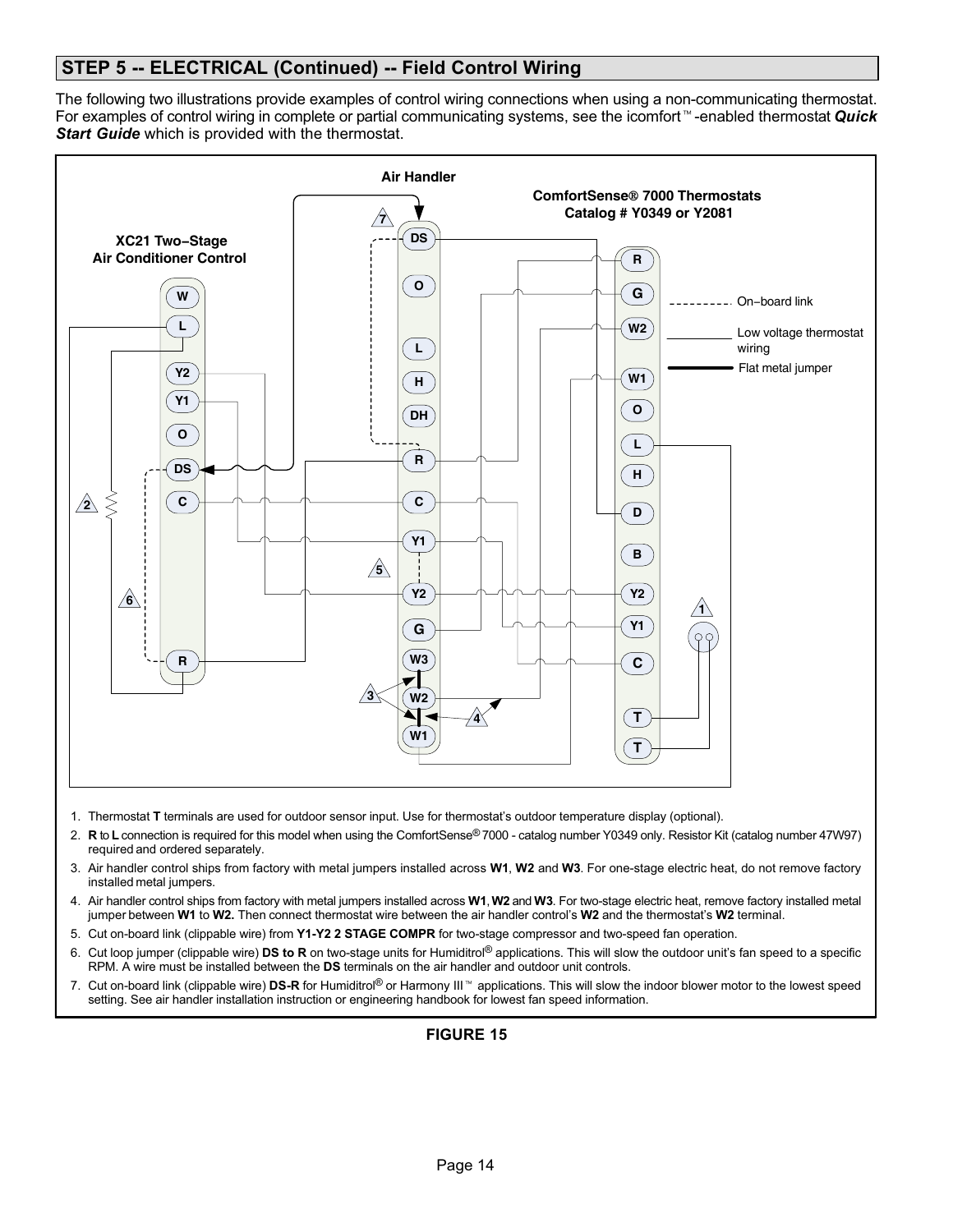

- 1. Thermostat T terminals are used for outdoor sensor input. Use for thermostat's outdoor temperature display (optional).
- 2. R to L connection is required for this model when using the ComfortSense® 7000 catalog number Y0349 only. Resistor Kit (catalog number 47W97) required and ordered separately.
- 3. Cut on−board link W915 (clippable wire) for two−stage operation.
- 4. Cut loop jumper (clippable wire) DS to R on two-stage units for Humiditrol® applications. This will slow the outdoor unit's fan speed to a specific RPM. A wire must be installed between the DS terminals on the furnace and outdoor unit controls.
- 5. Cut on–board link (clippable wire) DS-R for Humiditrol<sup>®</sup> or Harmony III<sup>™</sup> applications. This will slow the indoor blower motor to the lowest speed setting. See furnace installation instruction or engineering handbook for lowest fan speed information.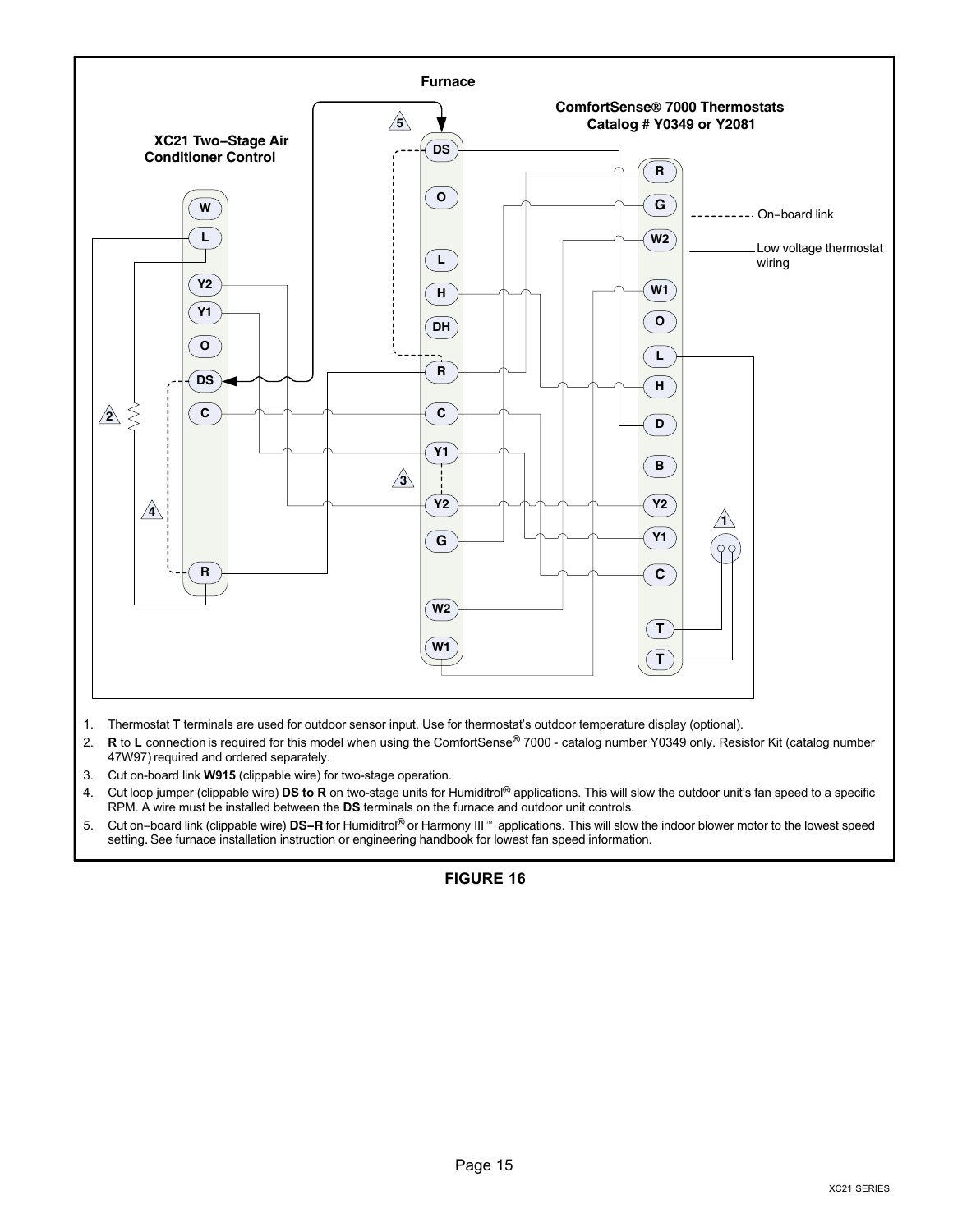### Charging

The XC21 unit is factory−charged with enough HFC−410A refrigerant to accommodate a 15−foot length of refrigerant piping. Charge should be checked and adjusted using the tables provided on the charging procedure sticker on the unit access panel. Detailed information is given in the XC21 Installation and Service Procedures manual, which is available on DaveNet.

### Start−Up Checklists

#### TWO−STAGE COMPRESSOR PERFORMANCE

Use this procedure to verify part- and full-load capacity operation of the two-stage compressor.

### IMPORTANT !

This performance check is ONLY valid on systems that have clean indoor and outdoor coils, proper airflow over coils, and correct system refrigerant charge. All components in the system must be functioning properly to correctly perform compressor operational check. (Accurate measurements are critical to this test as indoor system loading and outdoor ambient can affect variations between low and high capacity readings).

#### TOOLS REQUIRED

- Refrigeration gauge set
- Digital volt/amp meter
- Electronic temperature thermometer
- On-off toggle switch

#### PROCEDURE

1. Turn main power OFF to outdoor unit.

- 2. Adjust room thermostat set point 5ºF above (heating operation) or 5ºF below (cooling operation) the room temperature.
- 3. Remove control access panel. Install refrigeration gauges on unit. Attach the amp meter to the common (black wire) wire of the compressor harness. Attach thermometer to discharge line as close as possible to the compressor.
- 4. Turn toggle switch OFF. Install switch in series with Y2 wire from room thermostat. (See note \*\* in the Field Operational Checklist on page [17\)](#page-16-0).
- 5. Cycle main power ON.
- 6. Allow pressures and temperatures to stabilize before taking any reading (may take up to 10 minutes).
- 7. Record all of the readings for the Y1 demand.
- 8. Close switch to energize Y2 demand. Verify power is going to compressor solenoid (see note \*\* in the Field Operational Checklist on page [17\)](#page-16-0).
- 9. Allow pressures and temperatures to stabilize before taking any reading (may take up to 10 minutes).
- 10. Record all of the readings with the Y1 and Y2 demand.
- 11. If temperatures and pressures change in the direction noted in chart, the compressor is properly modulating from low to high capacity. (If no amperage, pressures or temperature readings change when this test is performed, the compressor is not switching between low and high capacity and replacement is necessary.)
- 12. After testing is complete, return unit to original set up.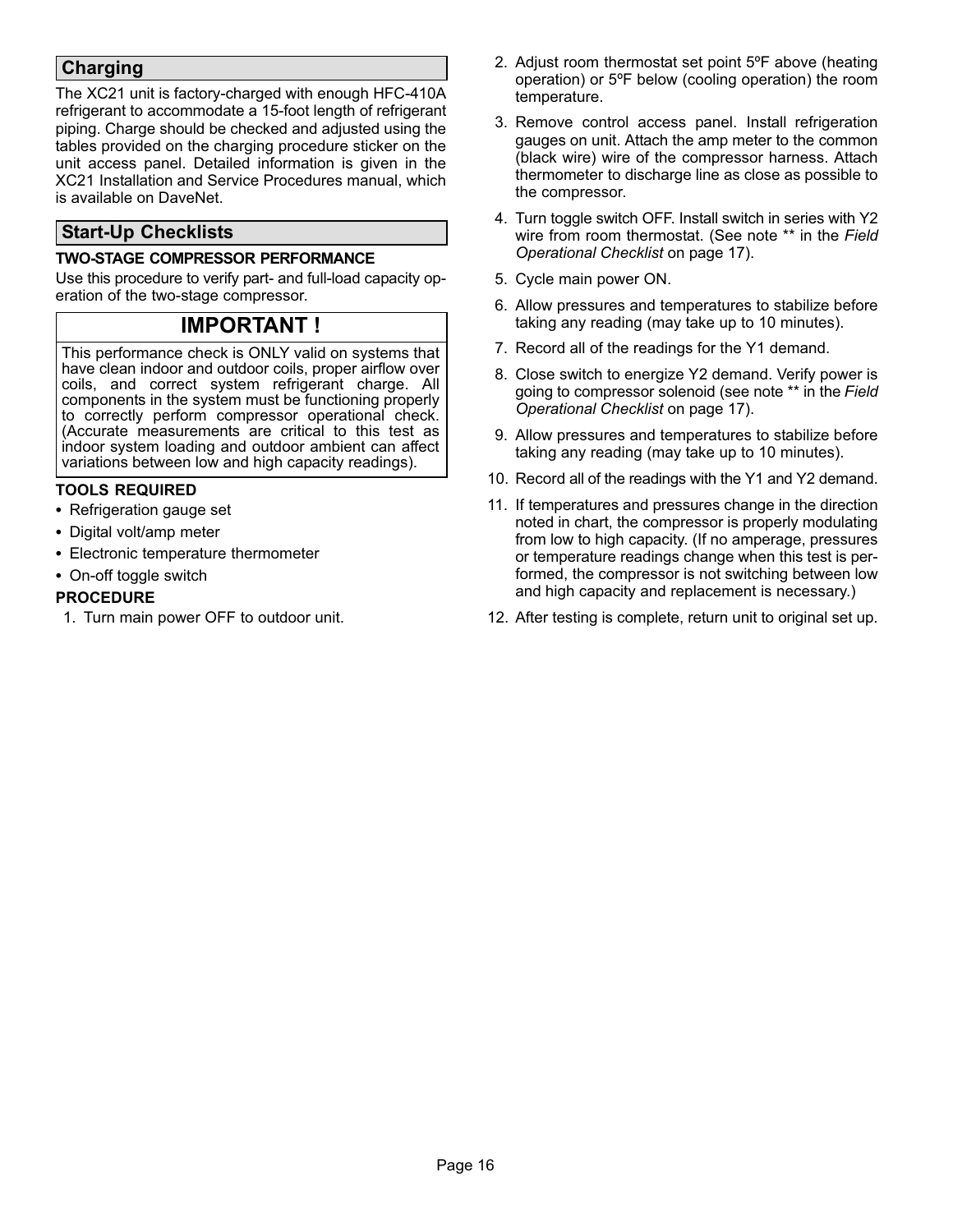<span id="page-16-0"></span>

| <b>XC21 Field Operational Checklist</b>                                                                                                                                                              |                                    |                                                                   |                                     |                          |                                                                   |                                  |  |
|------------------------------------------------------------------------------------------------------------------------------------------------------------------------------------------------------|------------------------------------|-------------------------------------------------------------------|-------------------------------------|--------------------------|-------------------------------------------------------------------|----------------------------------|--|
|                                                                                                                                                                                                      |                                    | Cooling***                                                        |                                     |                          | Heating***                                                        |                                  |  |
| <b>Unit Readings</b>                                                                                                                                                                                 | Y1<br><b>First</b><br><b>Stage</b> | <b>Expected results</b><br>during Y2 demand<br>(toggle switch ON) | <b>Y2</b><br>Second<br><b>Stage</b> | Y1<br><b>First Stage</b> | <b>Expected results</b><br>during Y2 demand<br>(toggle switch ON) | <b>Y2 Second</b><br><b>Stage</b> |  |
| Compressor                                                                                                                                                                                           |                                    |                                                                   |                                     |                          |                                                                   |                                  |  |
| Voltage                                                                                                                                                                                              |                                    | Same                                                              |                                     |                          | Same                                                              |                                  |  |
| Amperage                                                                                                                                                                                             |                                    | Higher                                                            |                                     |                          | Higher                                                            |                                  |  |
| <b>Condenser Fan motor</b>                                                                                                                                                                           |                                    |                                                                   |                                     |                          |                                                                   |                                  |  |
| Amperage                                                                                                                                                                                             |                                    | Same or Higher                                                    |                                     |                          | Same or Higher                                                    |                                  |  |
| <b>Temperature</b>                                                                                                                                                                                   |                                    |                                                                   |                                     |                          |                                                                   |                                  |  |
| Ambient                                                                                                                                                                                              |                                    | Same                                                              |                                     |                          | Same                                                              |                                  |  |
| Outdoor Coil Discharge Air                                                                                                                                                                           |                                    | Higher                                                            |                                     |                          | Lower                                                             |                                  |  |
| Compressor Discharge Line                                                                                                                                                                            |                                    | Higher                                                            |                                     |                          | Higher                                                            |                                  |  |
| Indoor Return Air                                                                                                                                                                                    |                                    | Same                                                              |                                     |                          | Same                                                              |                                  |  |
| Indoor Coil Discharge Air                                                                                                                                                                            |                                    | Lower                                                             |                                     |                          | Higher                                                            |                                  |  |
| <b>Pressures</b>                                                                                                                                                                                     |                                    |                                                                   |                                     |                          |                                                                   |                                  |  |
| Suction (Vapor)                                                                                                                                                                                      |                                    | Lower                                                             |                                     |                          | Down                                                              |                                  |  |
| Liquid                                                                                                                                                                                               |                                    | Higher                                                            |                                     |                          | Higher                                                            |                                  |  |
| Note - Unit may have a low ambient control or control that locks in second-stage operation below its set point. It may be necessary to remove a wire<br>from the control when performing this check. |                                    |                                                                   |                                     |                          |                                                                   |                                  |  |

\*\* On the XC21 units, the System Operation Monitor controls the second−stage solenoid coil in compressor.

Cooling Mode Operation - Block outdoor coil to maintain a minimum of 375 psig during testing.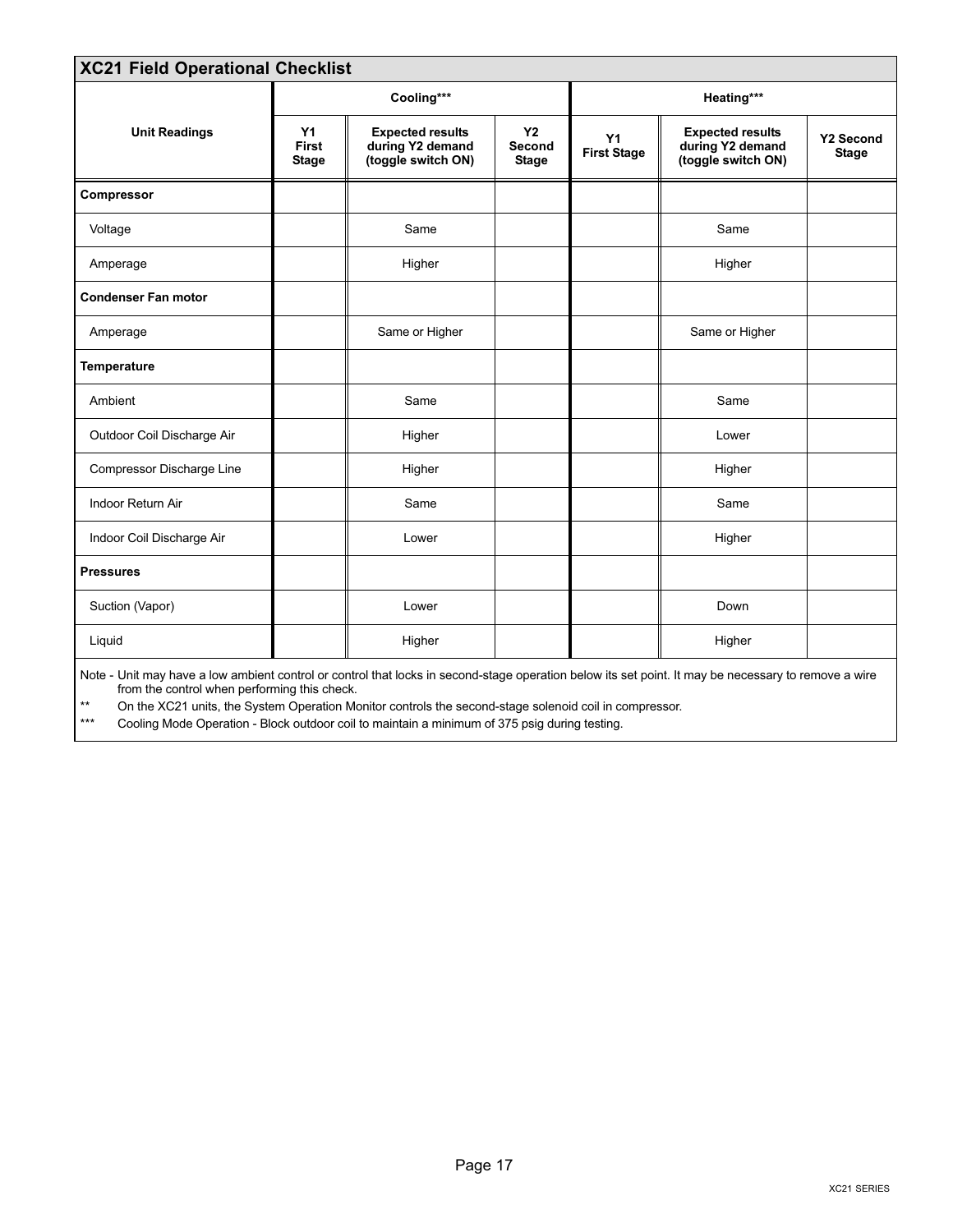| <b>XC21 Start-Up and Performance Checklist</b>                                                                                                             |                                                                           |                                                                                                                |  |  |  |
|------------------------------------------------------------------------------------------------------------------------------------------------------------|---------------------------------------------------------------------------|----------------------------------------------------------------------------------------------------------------|--|--|--|
|                                                                                                                                                            |                                                                           |                                                                                                                |  |  |  |
|                                                                                                                                                            |                                                                           |                                                                                                                |  |  |  |
|                                                                                                                                                            |                                                                           |                                                                                                                |  |  |  |
|                                                                                                                                                            |                                                                           |                                                                                                                |  |  |  |
|                                                                                                                                                            |                                                                           |                                                                                                                |  |  |  |
| <b>START-UP CHECKS</b>                                                                                                                                     |                                                                           |                                                                                                                |  |  |  |
| Refrigerant Type: __________________                                                                                                                       |                                                                           |                                                                                                                |  |  |  |
|                                                                                                                                                            |                                                                           |                                                                                                                |  |  |  |
| Condenser Fan Full Load Amps _____ Actual Amps: _______________                                                                                            |                                                                           |                                                                                                                |  |  |  |
| <b>COOLING MODE</b>                                                                                                                                        |                                                                           |                                                                                                                |  |  |  |
| Vapor Pressure: __________________________Liquid Pressure: _______________                                                                                 |                                                                           |                                                                                                                |  |  |  |
|                                                                                                                                                            |                                                                           | Supply Air Temperature: _______________ Ambient Temperature: _________ Return Air Temperature: ______________  |  |  |  |
| <b>HEATING MODE</b>                                                                                                                                        |                                                                           |                                                                                                                |  |  |  |
| Vapor Pressure: ____________________________Liquid Pressure: ___________________                                                                           |                                                                           |                                                                                                                |  |  |  |
|                                                                                                                                                            |                                                                           | Supply Air Temperature: ________________ Ambient Temperature: __________ Return Air Temperature: _____________ |  |  |  |
| System Refrigerant Charge (Refer to manufacturer's information on unit or installation instructions for required<br>subcooling and approach temperatures.) |                                                                           |                                                                                                                |  |  |  |
| Subcooling:                                                                                                                                                |                                                                           |                                                                                                                |  |  |  |
|                                                                                                                                                            | Saturated Condensing Temperature (A)<br>minus Liquid Line Temperature (B) | <b>SUBCOOLING</b><br>в<br>A<br>Ξ                                                                               |  |  |  |
| Approach:                                                                                                                                                  | Liquid Line Temperature (A)<br>minus Outdoor Air Temperature (B)          | <b>APPROACH</b><br>В<br>A<br>=                                                                                 |  |  |  |
| Indoor Coil Temp. Drop (18 to 22°F)                                                                                                                        | Return Air Temperature (A)<br>minus Supply Air Temperature (B)            | = COIL TEMP DROP<br>В<br>A                                                                                     |  |  |  |